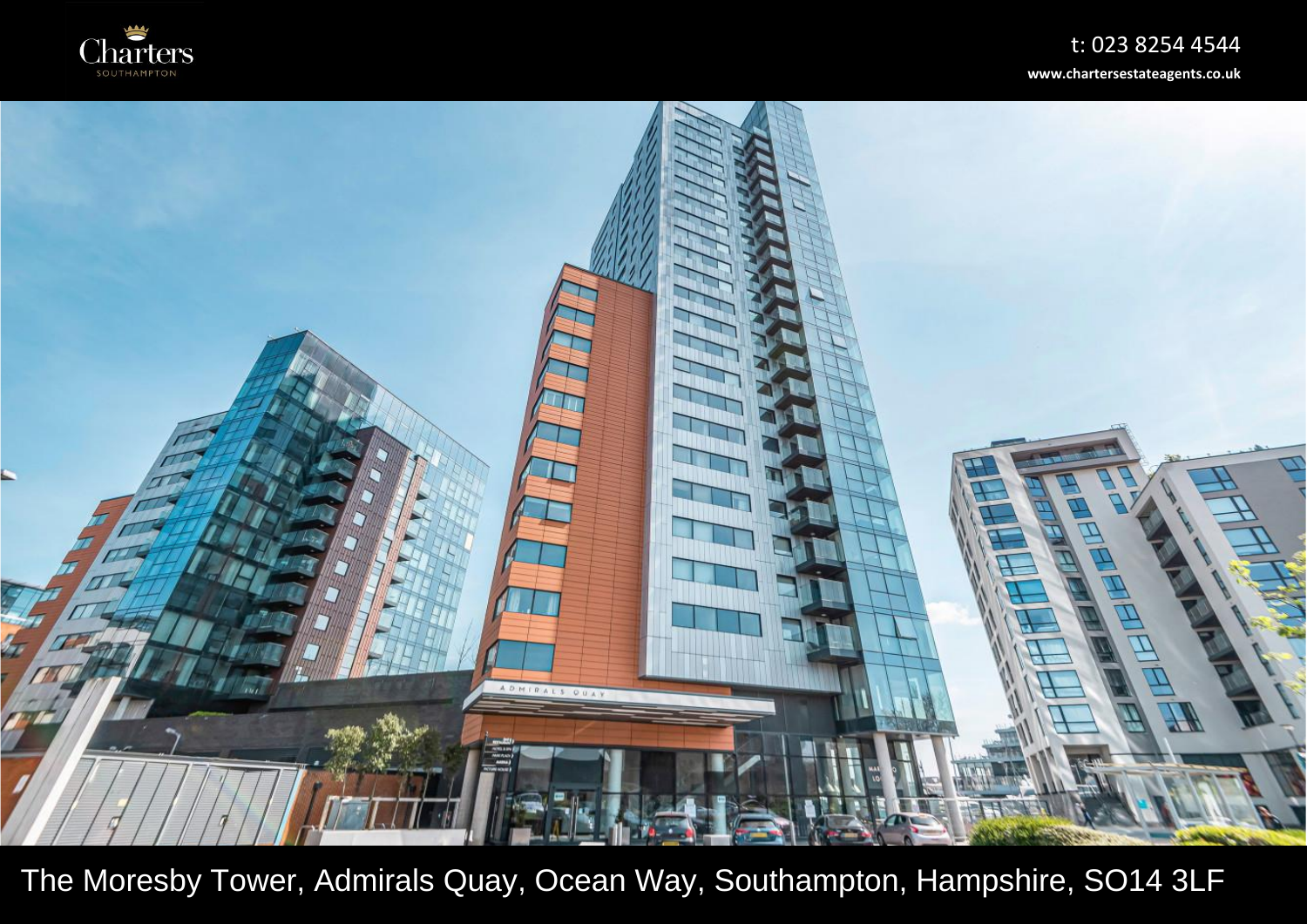

## **ACCOMMODATION**

This beautiful apartment is located on the eighth floor of the hugely popular Moresby Tower in Ocean Village. Located in the Admirals Quay development this apartment offers easy modern living, blending the buzz of Ocean Village marina below. The apartment boasts 24-hour concierge service secured with CCTV, on site gym with free membership, a lift to all floors and an allocated parking space in the private car park. The accommodation comprises a welcoming entrance hallway with built-in storage, two generous double bedrooms, both complete with built-in wardrobes and the principal bedroom benefitting from an en-suite shower room. The main living/dining area has large dual aspect windows allowing an abundance of natural light from floor to ceiling windows and door leading out onto the private balcony. The kitchen area provides ample storage space with an integrated oven/hob and fridge freezer. The generously sized three-piece bathroom is tiled from floor to ceiling and completes the accommodation. The apartment is within walking distance of the waterside bars, cinemas and contemporary restaurants found in Ocean Village.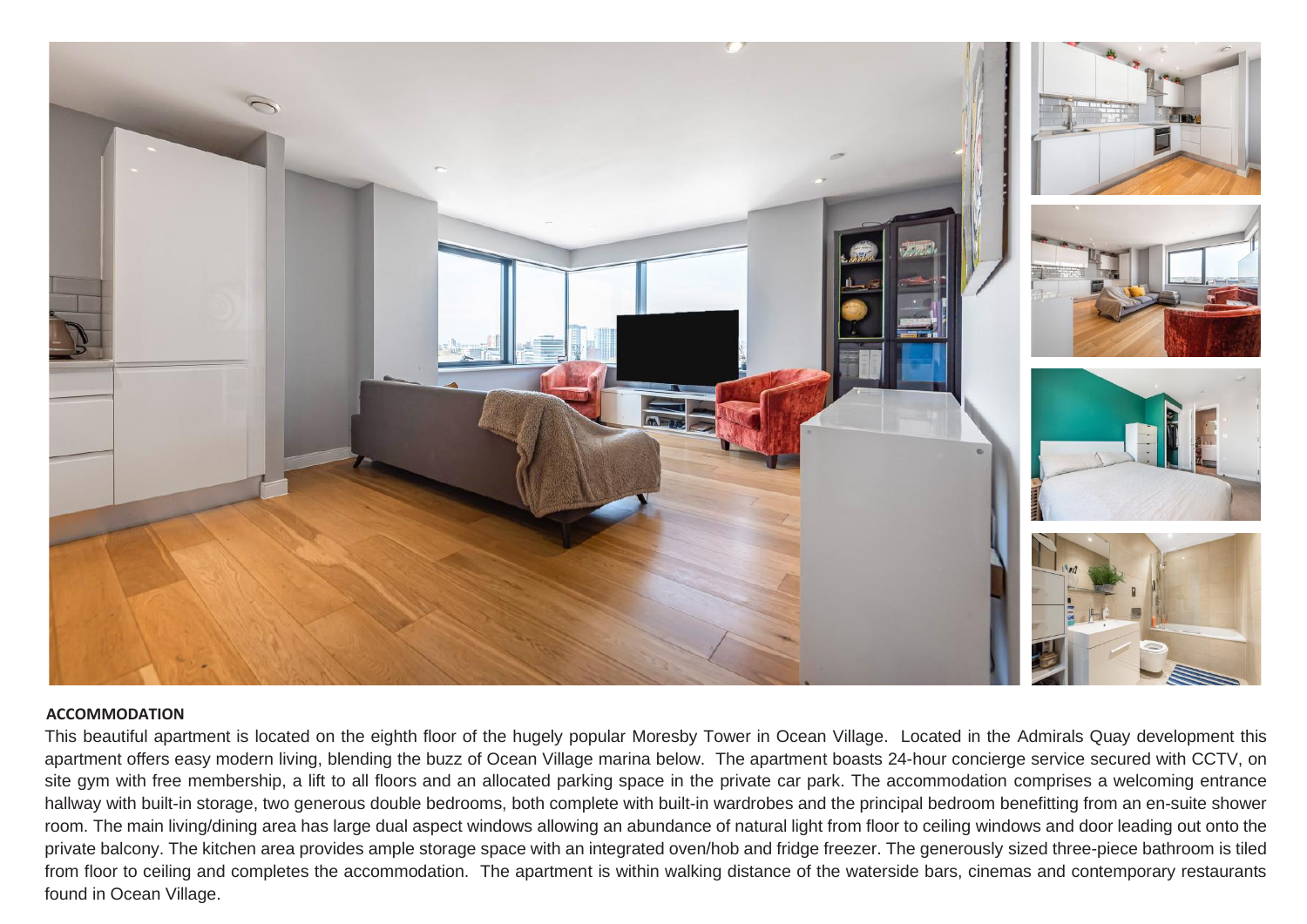





Approximate Area = 706 sq ft / 65.6 sq m For identification only - Not to scale



## **SITUATION**

Ocean Village is a highly sought-after city centre location due to the close proximity of an abundance of bars, restaurants, cafes and cinemas, including the local Harbour Lights and the impressive Cinema de Lux at West Quay. The nearby Oxford Street conservation area is known as "Restaurant Row" and is home to some of the city's most famous eateries. Numerous pleasant parks are found nearby including Mayflower Park that hosts the popular annual International Boat Show. The Central railway station is found near Commercial Road whilst the Parkway railway station is found adjacent to junction 5 of the M27 (opposite the international airport) and provides a fast route to London Waterloo.